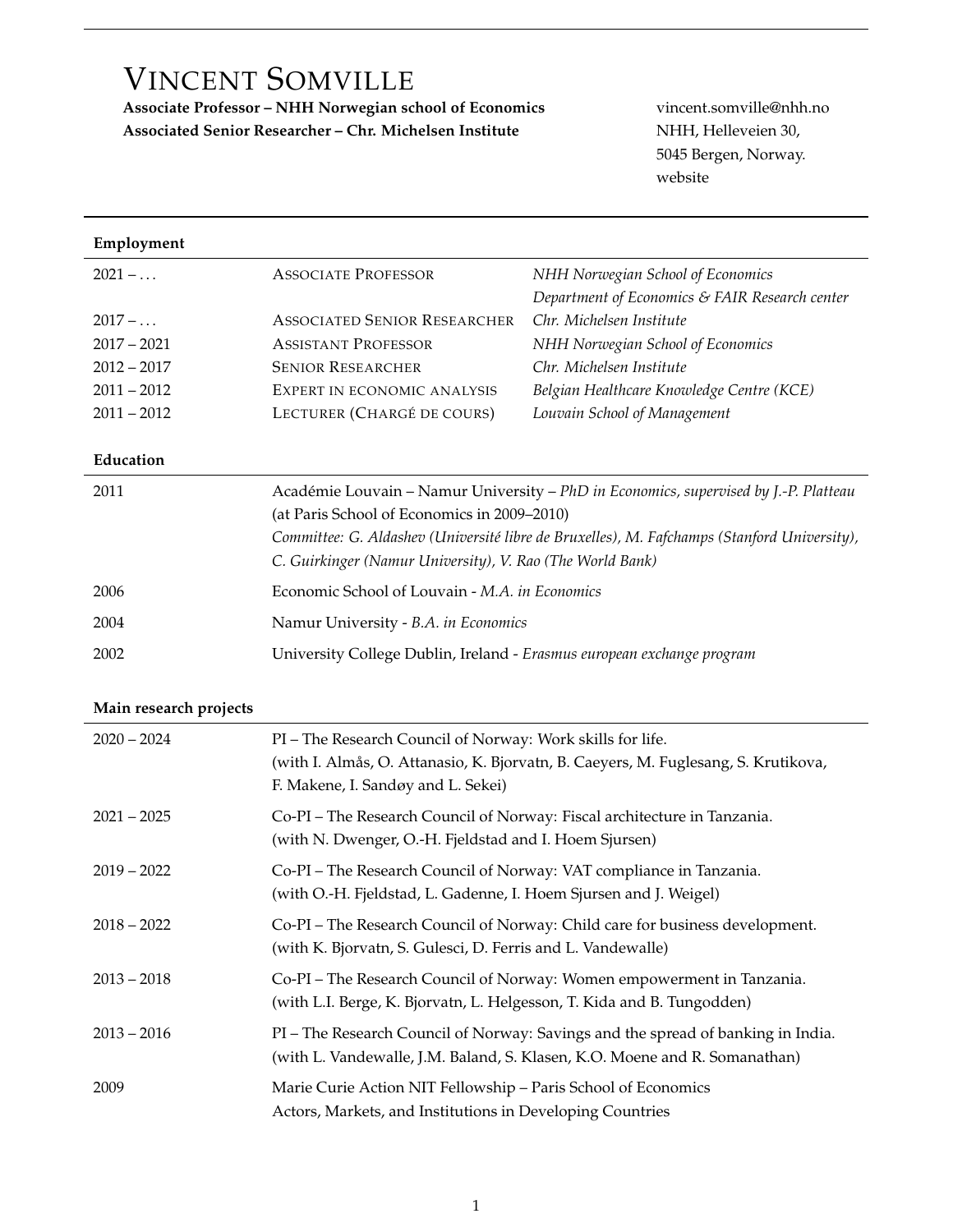### **Publications**

1. Journal articles:

[Material resources and well-being – Evidence from an Ethiopian housing lottery](https://doi.org/10.1016/j.jhealeco.2022.102619) *with A. G. Andersen and A. Kotsadam*, Journal of Health Economics, 83, 102619, 2022. [Long Term Effects of Payment for Performance on Maternal and Child Health Outcomes – Evidence from Tanzania](https://gh.bmj.com/content/6/12/e006409) *with P. Binyaruka, J. Borghi, S. Lange, O. Mæstad and I. Mayumana*, BMJ Global Health, 6:e006409, 2021. [Increasing trust in the bank to enhance savings: Experimental evidence from India](https://doi.org/10.1086/703084) *with R. Mehrotra and L. Vandewalle*, Economic Development & Cultural Change, 69(2), 623–644, 2021. [Pay-for-performance reduces bypassing of health facilities: evidence from Tanzania.](https://doi.org/10.1016/j.socscimed.2020.113551) *with S. Bezu, P. Binyaruka and O. Mæstad*, Social Science & Medicine, 268 (113551), 2021. [The customer is king: Evidence on VAT compliance in Tanzania](https://doi.org/10.1016/j.worlddev.2019.104841) *with O.-H. Fjeldstad, C. Kagoma, E. Mdee and I. Hoem Sjursen*, World Development, 128, 2020. [Om foreldres investeringer i barns utvikling](https://www.magma.no/om-foreldres-investeringer-i-barns-utvikling) *with I. Almås, O. Attanasio, B. Caeyers, P. Jervis and C. Ringdal*, Magma, 6, 33–39, 2019. [Saving by default: Evidence from a field experiment in rural India](https://doi.org/10.1257/app.20160547) *with L. Vandewalle*, American Economic Journal: Applied Economics, 10(3), 39–66, 2018. [Fertility, household Size and poverty in Nepal](https://doi.org/10.1016/j.worlddev.2017.11.005) *with F. Libois*, World Development, 103, 311–322, 2018. [Elite capture through information distortion: A theoretical essay](https://doi.org/10.1016/j.jdeveco.2013.10.002) *with J.-P. Platteau & Z. Wahhaj*, Journal of Development Economics, 106, 250–263, 2014. [Facing misfortune: Expenditures on magico-religious powers for cure and protection in Benin](https://doi.org/10.1093/jae/ejs032) *with P. Lemay-Boucher & J. Noret*, Journal of African Economies, 22(2), 300–322, 2013. [Leçons de l'expérience de décentralisation en Inde, dans l'État du Kérala](https://doi.org/10.3917/med.133.0083) Mondes en Développements, de boeck, vol. 34 (133), p.83–99, 2006.

2. Book contributions

Natural resources, political discourse and citizen mobilization, with L. I. Berge and K. Dupuy, in *Governing Petroleum Resources: Prospects and Challenges for Tanzania* O.-H. Fjeldstad, D. Mmari and K. Dupuy (eds.), Jamana Printers Limited, Tanzania, 2019.

Reducing early pregnancy in low-income countries: A literature review and new evidence with L. I. Berge, K. Bjorvatn, A. Mohammed and B. Tungodden, in S. Anderson, L. Beaman, and J.-P. Platteau (eds.), *Towards Gender Equity in Development*, Oxford University Press, United-Kingdom, 141–166, 2018.

L'ONG va-t'elle réussir là où l'État échoue ?

Compte-rendu critique de l'approche décentralisée de l'aide au développement *in ONG et acteurs locaux : l'ultime alternative ?*, M. Rémon (Ed.), PUN, 2009.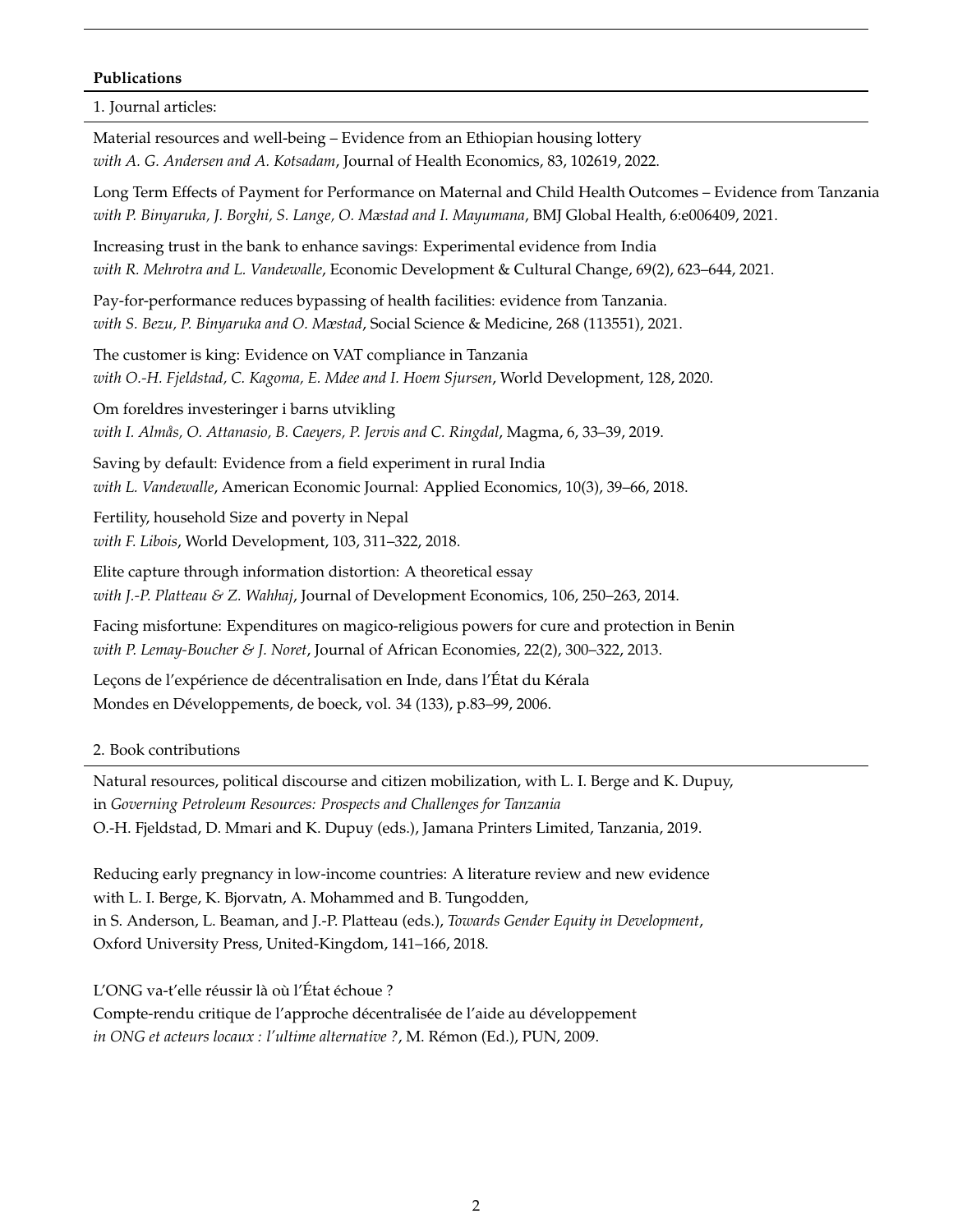### 3. Working papers

Adverse selection into competition: Evidence from a large-scale experiment in Tanzania *with I. Almås, L.I.O. Berge, K. Bjorvatn and B. Tungodden*, NHH working paper, 2020.

The Effect of Gender-Targeted Transfers: Experimental Evidence From India *with I. Almås and L. Vandewalle*, CEPR DP 15218, 2020.

Material resources and well-being – Evidence from an Ethiopian housing lottery *with A. G. Andersen and A. Kotsadam*, (R&R)

Does Wealth Reduce Support for Redistribution? Evidence from an Ethiopian Housing Lottery *with A. G. Andersen, S. Franklin, T. Getahun, A. Kotsadam, and E. Villanger*, NHH Working paper, 2020.

Having a Daughter Reduces Male Violence Against a Partner. NHH Working paper, 2020. (R&R)

Access to Formal Banking and Household Finances: Experimental Evidence from India. *with L. Vandewalle*, 2017, CMI Working Paper 2017:1. (R&R)

## 4. Other publications

Switching From Cash to Account-Based Transfers triggers Savings Among the Poor *with Lore Vandewalle, VOX Column, 11 May 2015, www.voxeu.org/article/triggering-savings-among-poor.* Can Bank Account-Based Payments Boost Savings? *with Lore Vandewalle, Ideas For India Column, 6 April 2015, www.ideasforindia.in/article.aspx?article\_id=1434.*

#### **Fieldwork**

| $2018 - $      | Uganda: Childcare and business development<br>(collaboration with BRAC to investigate the childcare effects on women's labor supply)                              |
|----------------|-------------------------------------------------------------------------------------------------------------------------------------------------------------------|
| $2017 - \dots$ | Tanzania: VAT compliance<br>(collaboration with the Tanzania Revenue Authority to investigate tax compliance)                                                     |
| $2015 - $      | Tanzania: Impact evaluation of Performance based financing in the health sector<br>(large-scale surveys of mother/children, health facilities and health workers) |
| $2013 - $      | Tanzania: Entrepreneurship and health among young women.<br>(leading projects on the transition from secondary schools to the labour market)                      |
| $2013 - 2017$  | India: Microfinance and mobile banking.<br>(leading panel surveys and financial diaries in Chhattisgarh)                                                          |
| 2006           | Cotonou, Benin: Savings, credit, insurance & intra-household behaviour.<br>(panel surveys of urban households)                                                    |
| 2003           | Thiruvananthapuram, India: Decentralisation in Kerala<br>Guest Student at the Center for Development Studies                                                      |
| 2003           | Philippines: Meetings with NGOs under the supervision of the Fondation Universitaire pour<br>la Coopération Internationale au Développement                       |